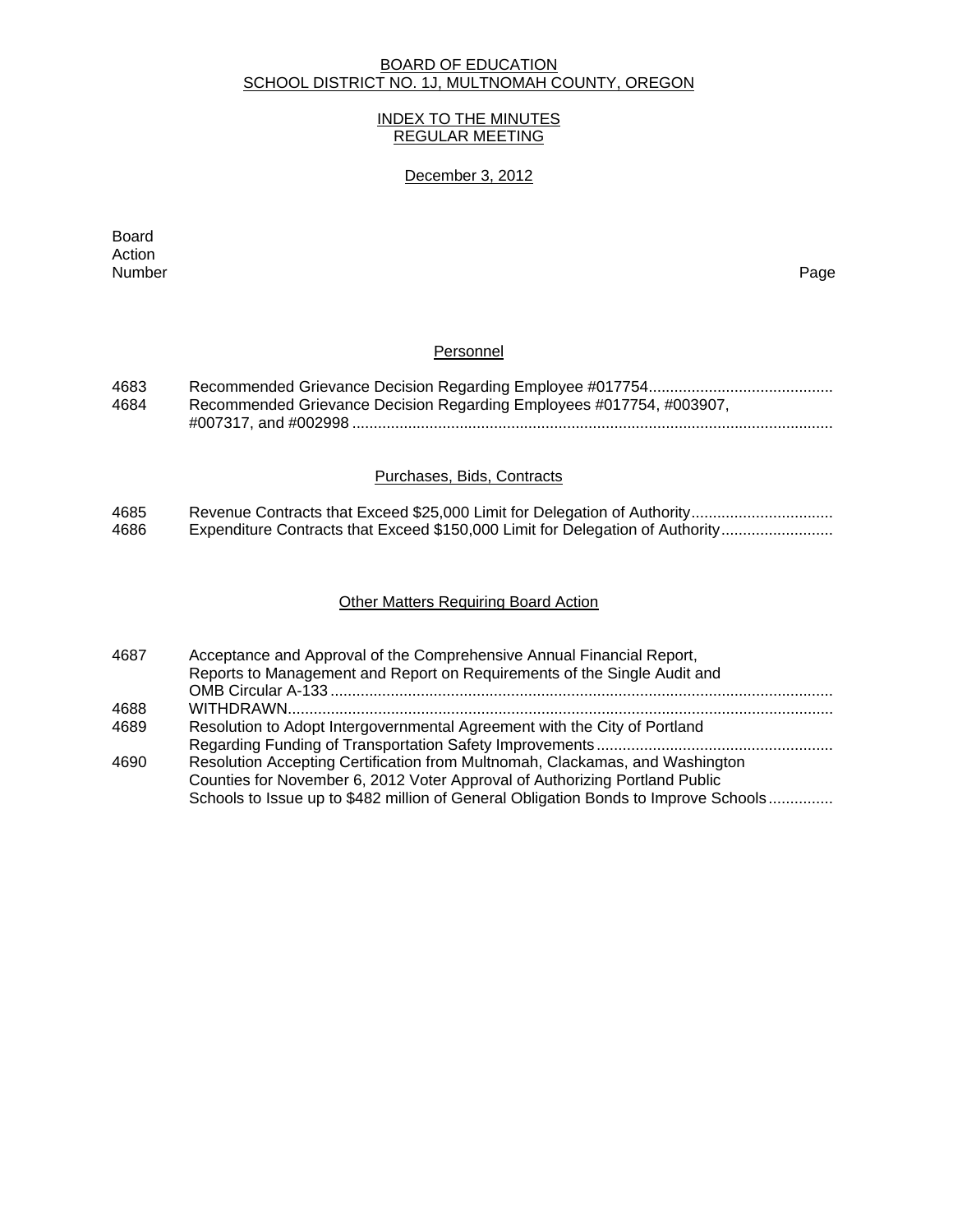#### December 3, 2012

#### OFFICE OF THE BOARD OF EDUCATION SCHOOL DISTRICT NO. 1J, MULTNOMAH COUNTY, OREGON BLANCHARD EDUCATION SERVICE CENTER PORTLAND, OREGON

The Study Session of the Board of Education came to order at 6:00pm at the call of Co-Chair Martin Gonzalez in the Board Auditorium of the Blanchard Education Service Center, 501 N. Dixon St, Portland, Oregon.

There were present: Pam Knowles

Ruth Adkins Bobbie Regan Trudy Sargent Martin Gonzalez, Co-Chair Matt Morton Greg Belisle, Co-Chair

Alexia Garcia, Student Representative

**Staff** 

 Carole Smith, Superintendent Kathryn Sofich, Board Senior Manager

Co-Chair Gonzalez announced that no decision on Planned Parenthood or enrollment balancing would occur at the meeting, and that the Portland Village School topic is being postponed to the December 17<sup>th</sup> Board meeting.

#### **CENTER FOR WOMEN, POLITICS AND POLICY**

Janice Dilg, Century of Action, presented an overview of the project and history of women receiving the vote. Nova Newcomer, Center for Women Politics and Policy, shared the curriculum and poster that were available for teachers. Directors Knowles, Adkins, Regan and Sargent, along with Student Representative Garcia and Superintendent Smith, were sashed.

#### **PUBLIC COMMENT**

Ron Johnson, William C. Diss, Dr. Toeffler, Tom Owens, Lori Porter, and Harold Burkek all testified in opposition to the TOP program that Planned Parenthood presents in PPS schools.

## **ROOSEVELT CLUSTER PRESENTATION**

Sascha Perrins, Regional Administrator, and Greg Wolleck, High Schools Regional Administrator, provided the introduction. Principals and Assistant Principals of the Roosevelt Cluster introduced themselves.

Beth Shelby, James John Principal, described some of their work, such as forming triads to work with a new principal and a principal from a school with a different population. She described how her teachers are interested in visiting other schools to see what work around equity they are doing. She is seeing collaboration. Karl Newsome, Astor Principal, shared information on stability and the commitment of staff which has led to achievement of students. They were proud of the work of their Equity Team.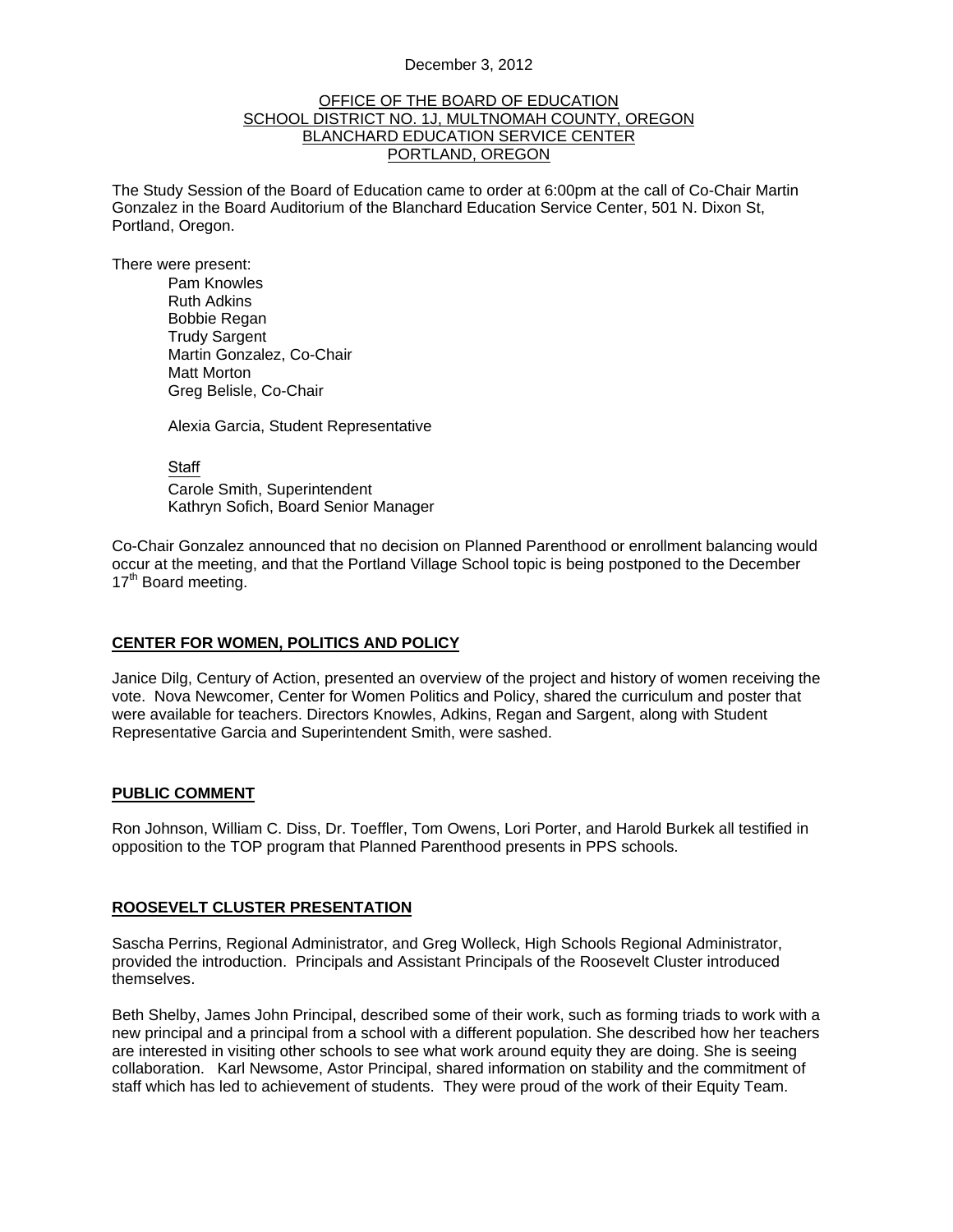#### December 3, 2012

Ben Keefer, George Principal, shared the strategies at his school and cluster-wide strategies. The staff of Roosevelt were working with his staff. He described the use of "instructional rounds", and stated that their challenges include disproportionate data and the need of growth amongst all students.

Charlene Williams, Roosevelt Principal, provided an overview and described intentionality around creating a Roosevelt Cluster identity. Elisa Schor and Gregory Neuman, Vice Principals at Roosevelt, presented an update on Roosevelt data and programs available to students. They described how they have restructured and outlined the range of partnerships they have developed. Their challenges include continuing the work they have been able to do on the SIG grant, achievement of SPED and ESL students, and developing a K-12 pipeline.

Director Regan asked what Astor was doing that is getting such high milestone results and asked other principals what they were doing to achieve. Mr. Newsome responded that it all has to do with the commitment of staff to push students to the fullest extent of their abilities.

Director Adkins questioned, apart from test scores, what successes Principals would like to share with the Board. Principal responses included: George Middle School has created a student government; Roosevelt High School develops relationships with the parents and community; Rosa Parks is a priority school but looked at as a community asset. Tamala Newsome, Rosa Parks Principal, described the work they are doing to educate black boys.

Director Gonzalez questioned the drop in test scores in  $5<sup>th</sup>$  and  $8<sup>th</sup>$  grades. Mr. Newsome spoke about the challenge of decreasing resources and the need of training for teachers. Mr.Keefer also brought up the issue that more time was needed to work with teachers and he was interested in what Roosevelt did with using time to train teachers. Director Sargent asked what Mr. Keefer would need to find that time. Mr. Keefer responded that early release or late opening could provide that time to train teachers.

Director Knowles questioned the K-8 model vs. the middle school model. Principal Carlos Galindo of Peninsula responded that they have been able to keep elementary students into the middle school systems. The challenge was around the different times that teachers receive in elementary vs. middle school – middle school teachers receive more planning time. Mr. Newsome talked about the challenge of offering enough electives for the students. Mr. Keefer stated that he has worked in both a K-8 and a middle school. Teachers have less time with the students in a Middle School. K-8 teachers have more time with the students and develop relationships with the parents. K-8 students are not used to freedom, so high school appears scary.

## **COMPREHENSIVE ANNUAL FINANCIAL REPORT (CAFR)**

Sharie Lewis, Director of Accounting, provided an introduction on the CAFR and introduced our outside auditor from TKW. TKW provided an overview of the CAFR and shared that there were not any big concerns to discuss. The report was very clean given the size and complexity of the organization.

## **ENROLLMENT BALANCING UPDATE – JEFFERSON PK-8**

Judy Brennan, Director of Enrollment and Transfer, provided a summary of the process to date and shared the six scenarios that were presented to the Board. Staff will be developing a next set of options before winter break and those will provide more detail. Ms. Brennan stated that a January decision was preferred, but it depended on how much time was needed for community input.

Director Morton questioned the options of the continuation of the immersion program after  $8<sup>th</sup>$  grade, as the students would go to Roosevelt, and asked if we knew whether there would be growth in the immersion programs. Antonio Lopez, Regional Administrator, responded that he thought there was enough interest in the immersion program. Director Adkins asked whether this would take away from other schools. Ms. Brennan responded that the students are dispersed and need access.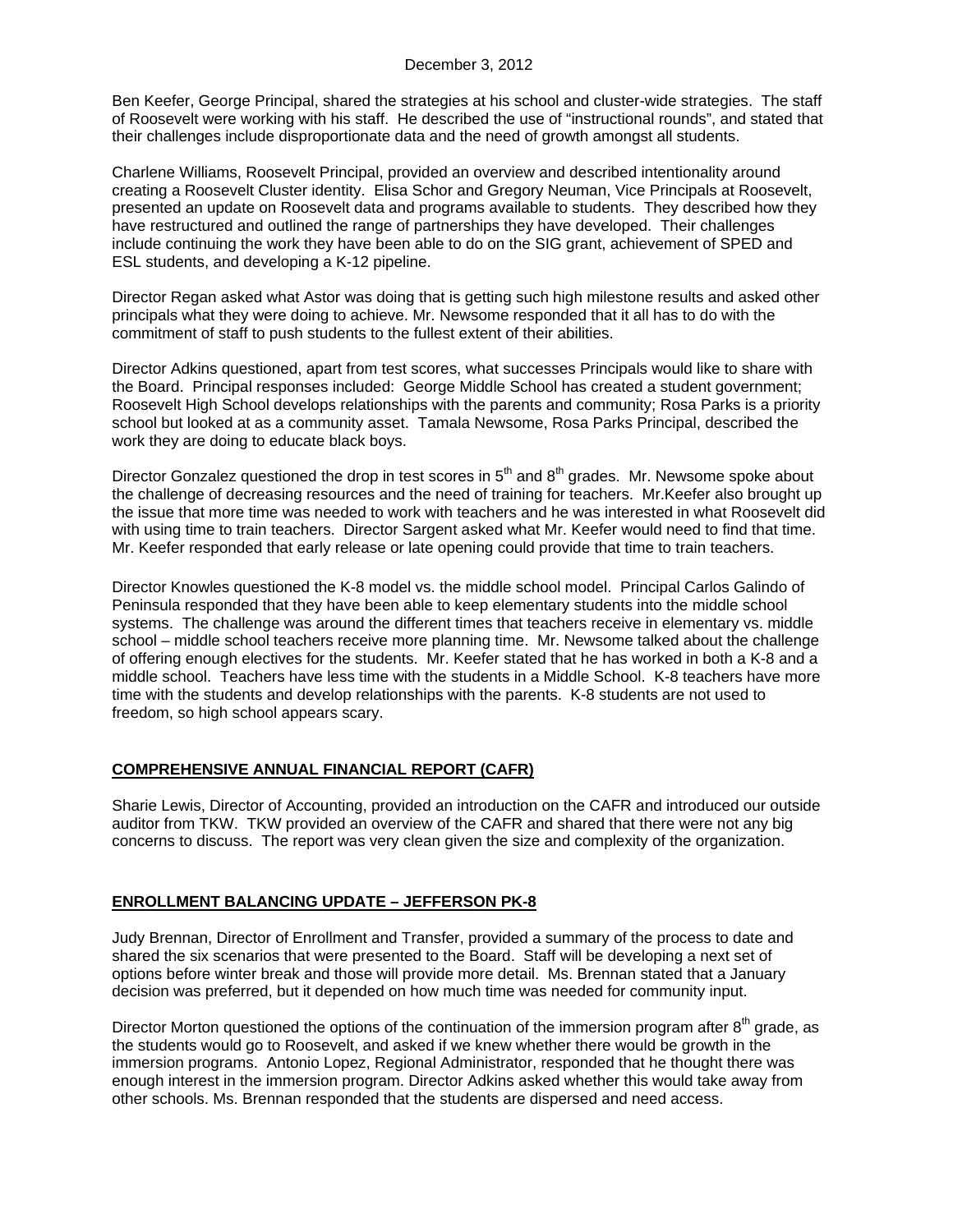Director Knowles asked staff about the K-8 vs. Middle School model. She suggested that the Board needs to make a decision on which model to implement. She also expressed concern about the split campus as she only hears complaints about it. In addition, the Board needs to make a decision on the immersion program and also be aware of IB status.

Director Adkins shared her concerns, including the use of the equity lens tool when making a decision, and also concern about Special Education. She requested that staff be transparent about whether a closure is being considered, and to be clear on the needs of the ACCESS program and potential growth. Director Adkins stated that she was interested in pursuing a viable middle school in the cluster as it was important for students to have a choice between it and a K-8 model. Director Adkins shared her concern about possibly moving Boise-Eliot to the Tubman building, and she needed more detail about an early learning center at Humboldt.

Director Sargent questioned how does a strong middle school help the Jefferson Cluster and what scenarios will increase the capture rate. Director Regan asked why a middle school was important. You did not necessarily need a middle school to have good programs in the middle grades. Director Regan challenged the idea of the school sizes and expressed concern about making any temporary changes to Faubion.

Director Morton agreed that the capture rate plays a huge role and the comments from the schools asking for time to build up those capture rates. He has concerns over split campuses as well. Director Morton was interested in finding a way for this cluster to build a robust immersion program, and he prefers to keep Faubion together.

Co-Chair Belisle acknowledged the parent concerns over needing more time and recognizing the respectful communication that has happened between the community. He echoed Director Regan's concern over optimum school size, and we need to figure out how to allow a choice between K-8 and middle school.

## **CREATIVE ADVOCACY NETWORK INTERGOVERNMENTAL AGREEMENT DISCUSSION**

David Wynde, Deputy Chief Financial Officer, presented revisions of the IGA based on the Board's discussion at their last meeting. Mr. Wynde stated that charter schools would also have access to the funds. Director Sargent mentioned that she was more comfortable with the IGA language but still has concern over the clause around "sequential course of study".

Director Regan asked what was meant in the title about "One-Time Funds", and also noted the inconsistency of data listed throughout the recitals – 2010 to 2012. Mr. Wynde responded that that was standard language for all Portland High Schools and that the recitals mirror the language in the ballot measure.

Director Adkins asked whether other districts had additional feedback and whether our changes would be welcomed. Mr. Wynde said he did not see there being a problem with those districts accepting the changes. Our changes have offered a useful level of clarity and acknowledges that PPS is a much larger district than other districts.

Director Sargent asked how we would know we have adequate funds to be able to hire teachers. Mr. Wynde described the process the City has outlined to collect the tax, adding that there will be regular dialogue with the Regional Arts and Culture Council on how this will work.

## **ADJOURN**

Co-Chair Gonzalez adjourned the meeting at 10:04pm.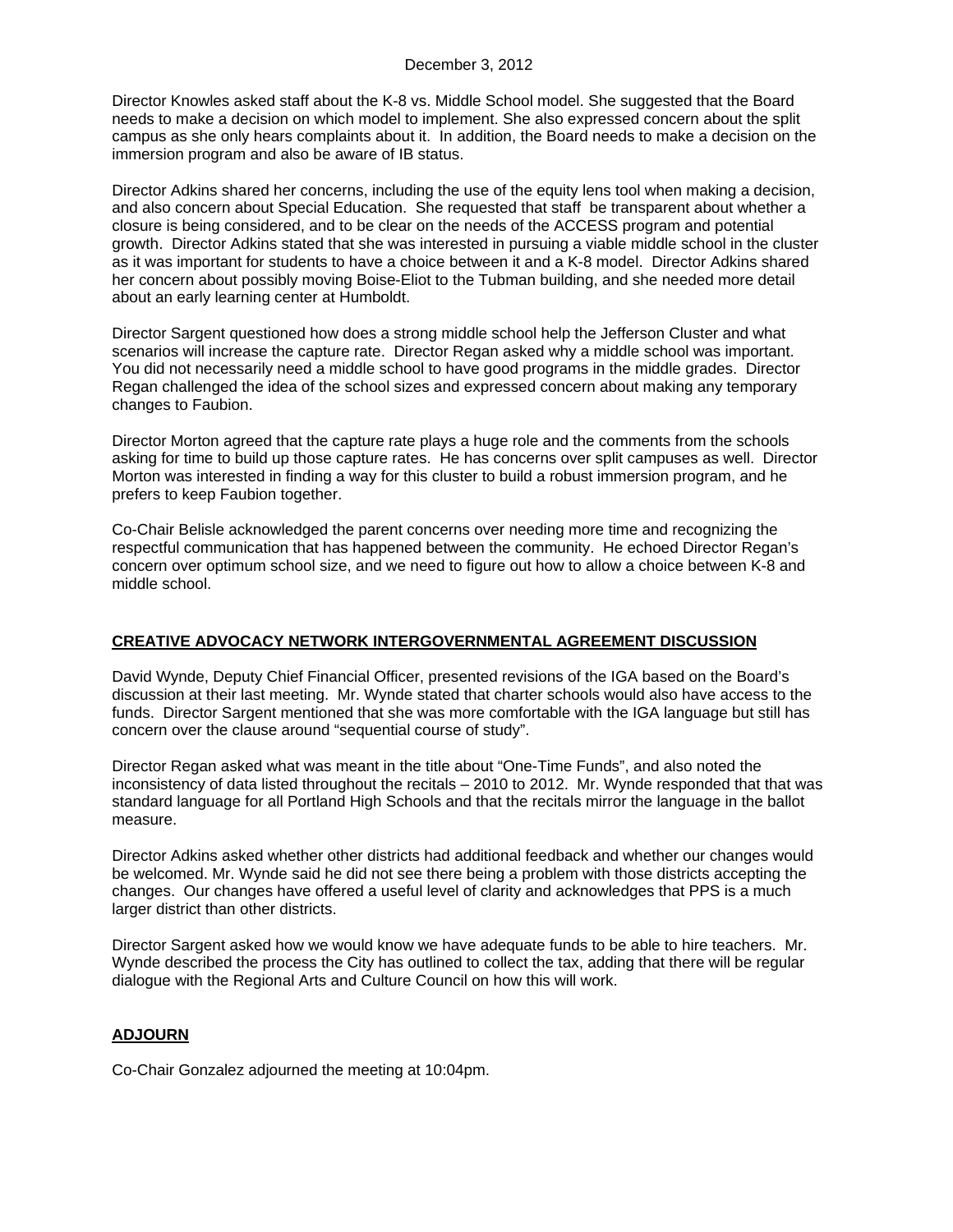# **Personnel**

The Superintendent RECOMMENDED adoption of the following items:

## Numbers 4683 and 4684

Director Belisle moved and Director Adkins seconded the motion to adopt the above numbered items. The motion was put to a voice vote and passed unanimously (vote: 7-yes, 0-no; with Student Representative Garcia voting yes, unofficial).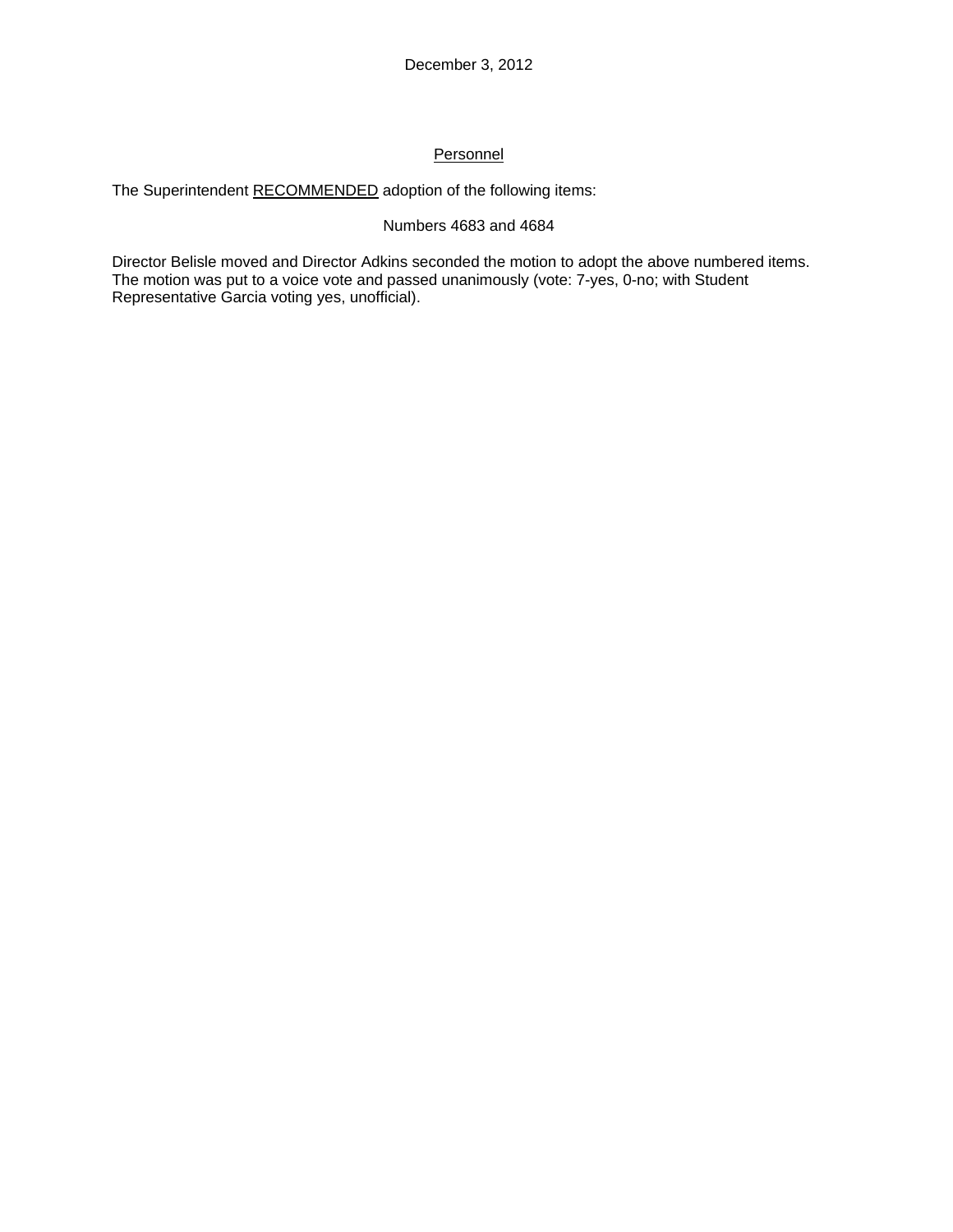#### Recommended Grievance Decision Regarding Employee #017754

# **RECITAL**

A Step 2 grievance hearing was held pursuant to the grievance provisions of the PPS/PAT 2011-2013 Agreement and the hearing officer has issued a decision, and the Superintendent recommends adoption of that decision.

### **RESOLUTION**

The decision dated November 2, 2012 in the PAT Employee #017754 grievance is hereby adopted as the decision of the Board.

*S. Murray* 

# **RESOLUTION No. 4684**

Recommended Grievance Decision Regarding Employees #017754, 003907, #007317, and #002998

## **RECITAL**

A Step 2 grievance hearing was held pursuant to the grievance provisions of the PPS/PAT 2011-2013 Agreement and the hearing officer has issued a decision, and the Superintendent recommends adoption of that decision.

## **RESOLUTION**

The decision dated October 31, 2012 in the PAT Employee #017754, #003907, #007317, and #002998 grievance is hereby adopted as the decision of the Board.

*S. Murray*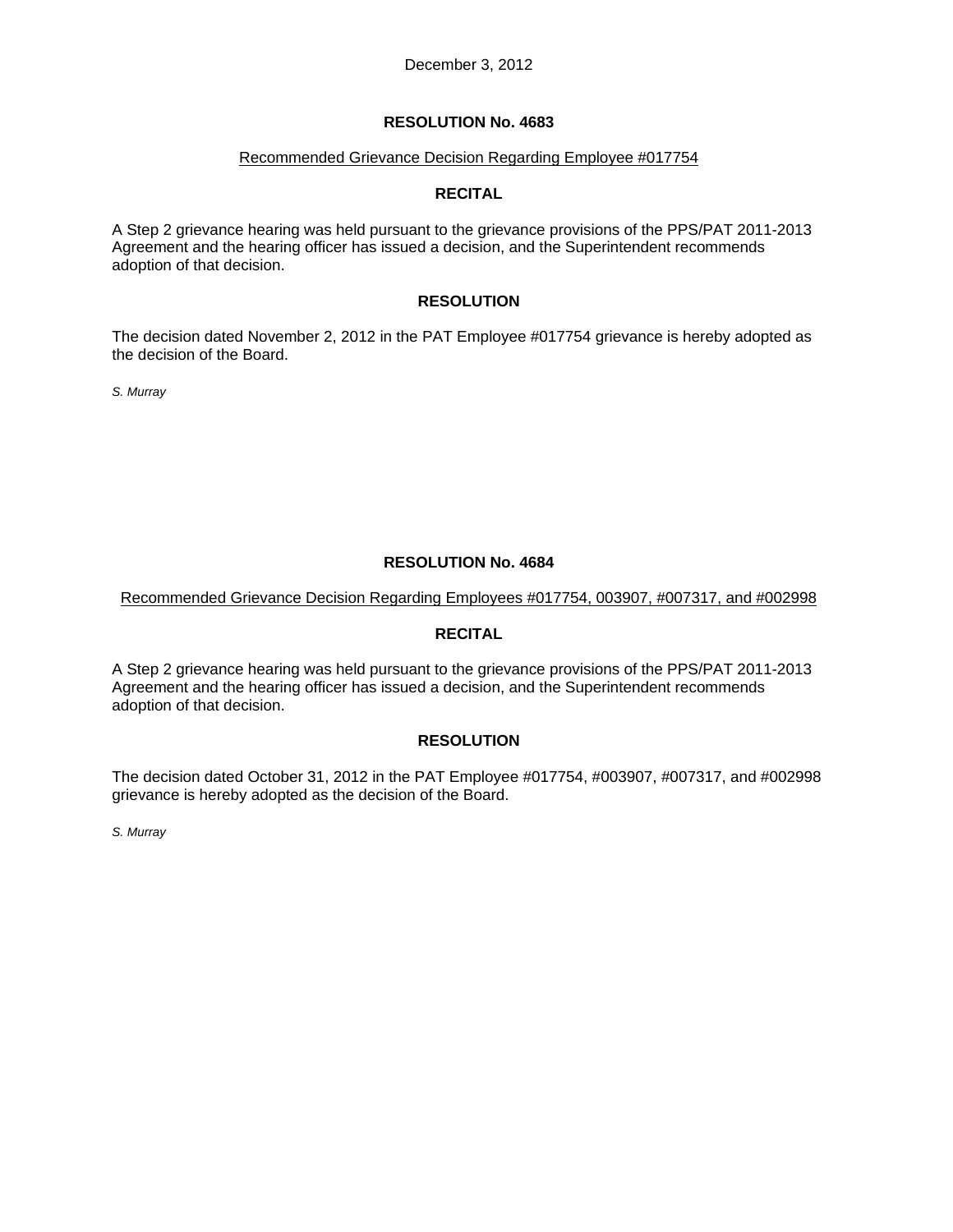# Purchases, Bids, Contracts

The Superintendent RECOMMENDED adoption of the following items:

### Numbers 4685 and 4686

Director Belisle moved and Director Adkins seconded the motion to adopt the above numbered items. The motion was put to a voice vote and passed unanimously (vote: 7-yes, 0-no; with Student Representative Garcia voting yes, unofficial).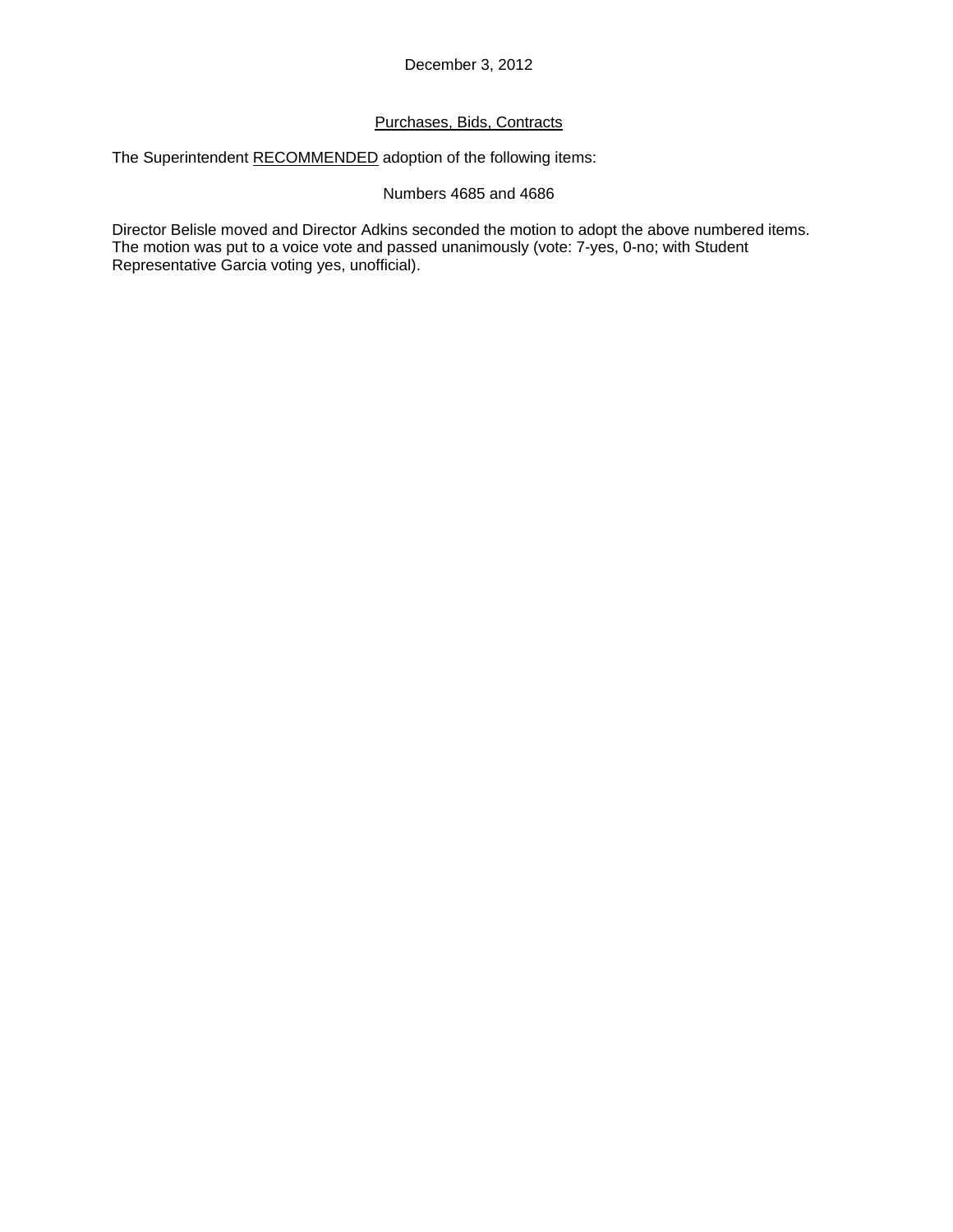### Revenue Contracts that Exceed \$25,000 Limit for Delegation of Authority

#### **RECITAL**

Portland Public Schools ("District") Public Contracting Rules PPS-45-0200 ("Authority to Approve District Contracts; Delegation of Authority to Superintendent") requires the Board of Education ("Board") to enter into and approve all contracts, except as otherwise expressly authorized. Contracts exceeding \$25,000 per contractor are listed below.

#### **RESOLUTION**

The Superintendent recommends that the Board approve these contracts. The Board accepts this recommendation and by this resolution authorizes the Deputy Clerk to enter into agreements in a form approved by General Counsel for the District.

### **NEW CONTRACTS**

No New Contracts

### **NEW INTERGOVERNMENTAL AGREEMENTS / REVENUE ("IGA/Rs")**

| Contractor                                           | <b>Contract Term</b>                           | <b>Contract Type</b> | <b>Description of Services</b>                                                                                                                                                                 | Contract<br>Amount | Responsible<br>Administrator,<br><b>Funding Source</b>             |
|------------------------------------------------------|------------------------------------------------|----------------------|------------------------------------------------------------------------------------------------------------------------------------------------------------------------------------------------|--------------------|--------------------------------------------------------------------|
| <b>United States</b><br>Department of<br>Agriculture | IGA/R 59536<br>07/01/12<br>through<br>06/30/13 |                      | District-wide: Ratification of<br>contract expanding District's<br>purchasing and promotion of<br>regionally sourced foods;<br>funded by the Fresh Start<br>Farm-to-School Breakfast<br>grant. | \$99.961           | G. Grether-Sweeney<br><b>Fund 205</b><br>Dept. 9999<br>Grant G1297 |
| North Clackamas<br><b>School District</b>            | 07/01/12<br>through<br>06/30/13                | IGA/R 59538          | Columbia Regional Program<br>will provide classroom services<br>for regionally eligible deaf-hard<br>of hearing NCSD students.                                                                 | \$263.150          | H. Adair<br><b>Fund 299</b><br>Dept. 9999<br>Grant S0031           |

## **AMENDMENTS TO EXISTING CONTRACTS**

No Amendments to Existing Contracts

### **LIMITED SCOPE REAL PROPERTY AGREEMENTS AND AMENDMENTS**

No Limited Scope Real Property Agreements and Amendments

*N. Sullivan*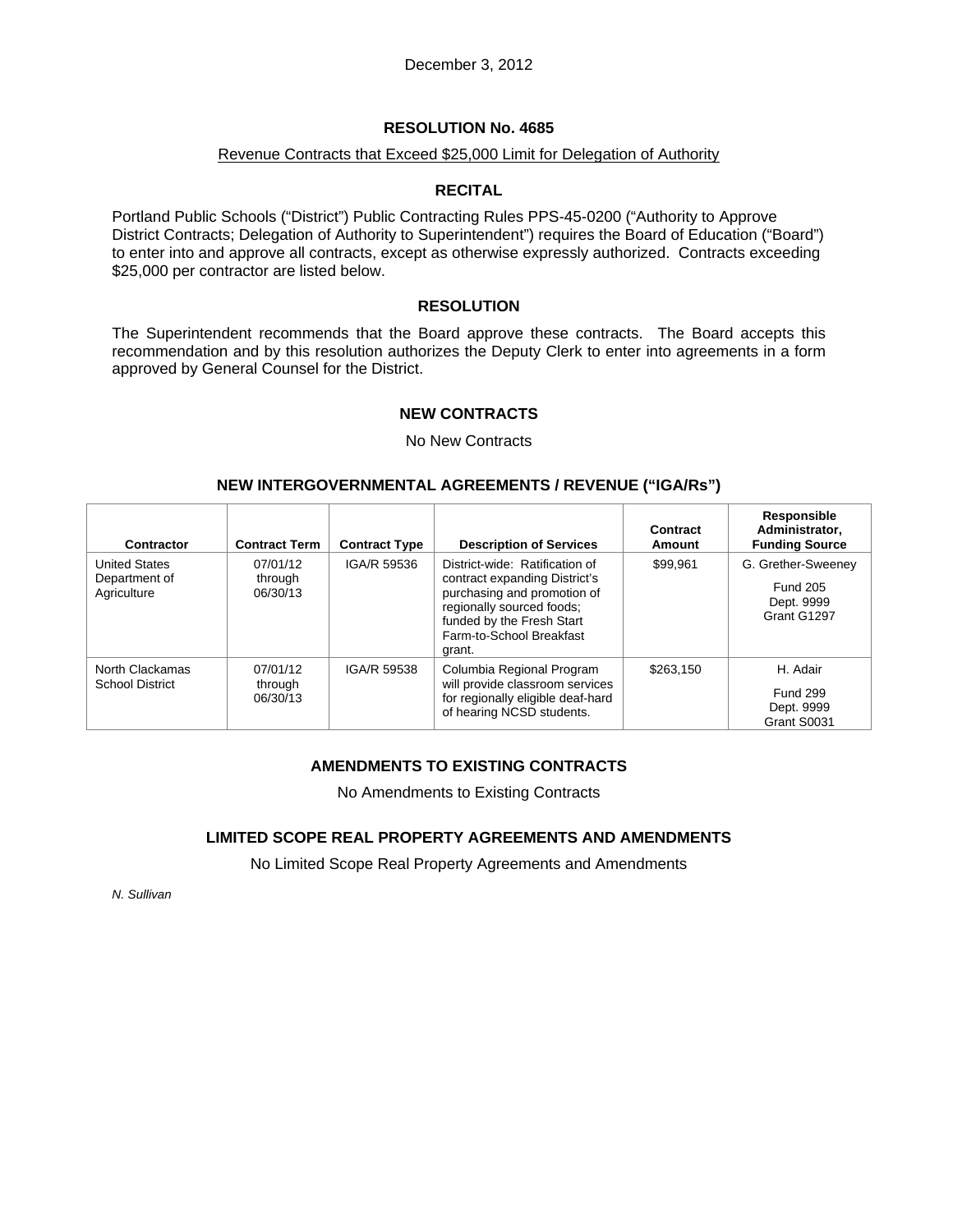### Expenditure Contracts that Exceed \$150,000 for Delegation of Authority

## **RECITAL**

Portland Public Schools ("District") Public Contracting Rules PPS-45-0200 ("Authority to Approve District Contracts; Delegation of Authority to Superintendent") requires the Board of Education ("Board") enter into contracts and approve payment for products, materials, supplies, capital outlay, equipment, and services whenever the total amount exceeds \$150,000 per contract, excepting settlement or real property agreements. Contracts meeting this criterion are listed below.

## **RESOLUTION**

The Superintendent recommends that the Board approve these contracts. The Board accepts this recommendation and by this resolution authorizes the Deputy Clerk to enter into agreements in a form approved by General Counsel for the District.

| Contractor                                                      | <b>Contract Term</b>                                                                   | <b>Contract Type</b>        | <b>Description of Services</b>                                                                                                                              | Contract<br>Amount      | Responsible<br>Administrator.<br><b>Funding Source</b>     |  |
|-----------------------------------------------------------------|----------------------------------------------------------------------------------------|-----------------------------|-------------------------------------------------------------------------------------------------------------------------------------------------------------|-------------------------|------------------------------------------------------------|--|
| Organization for<br>Educational<br>Technology and<br>Curriculum | 12/04/12                                                                               | Purchase Order<br>PO 111105 | District-wide: Purchase<br>(renewal) of Microsoft 2010<br>Office enterprise, Windows<br>operating system, Visual<br>Studio Pro, and SharePoint<br>licenses. | \$598.044               | J. Keuter<br><b>Fund 101</b><br>Dept. 5581                 |  |
| DOWA-IBI Group                                                  | 11/19/12<br>Personal<br>Services<br>through<br>06/30/13<br>PS 59xxx<br>specifications. |                             | District-wide: Future<br>visioning of District<br>educational facilities and<br>development of educational                                                  | <b>NTE</b><br>\$200,000 | J. Owens<br><b>Fund 405</b><br>Dept. 5511<br>Project C0200 |  |

### **NEW CONTRACTS**

## **NEW INTERGOVERNMENTAL AGREEMENTS ("IGAs")**

No New IGAs

# **AMENDMENTS TO EXISTING CONTRACTS**

| <b>Contractor</b>     | Contract<br>Term                | <b>Contract Type</b>                                                 | <b>Description of Services</b>                                                                                                                                               | Amendment<br>Amount.<br><b>Contract Total</b> | Responsible<br>Administrator.<br><b>Funding Source</b>            |
|-----------------------|---------------------------------|----------------------------------------------------------------------|------------------------------------------------------------------------------------------------------------------------------------------------------------------------------|-----------------------------------------------|-------------------------------------------------------------------|
| <b>BBL</b> Architects | 12/04/12<br>through<br>11/22/13 | Architectural<br><b>Services</b><br><b>ARCH 59387</b><br>Amendment 1 | Alameda PK-5, Bridlemile, K-<br>5, Laurelhurst K-8, Lewis K-5<br>& Wilson HS: Additional<br>seismic and non-seismic<br>architectural design services<br>at all five schools. | \$460.850<br>\$714,610                        | J. Owens<br><b>Fund 405</b><br>Dept. 5511<br>Projects C0606-C0610 |

*N. Sullivan*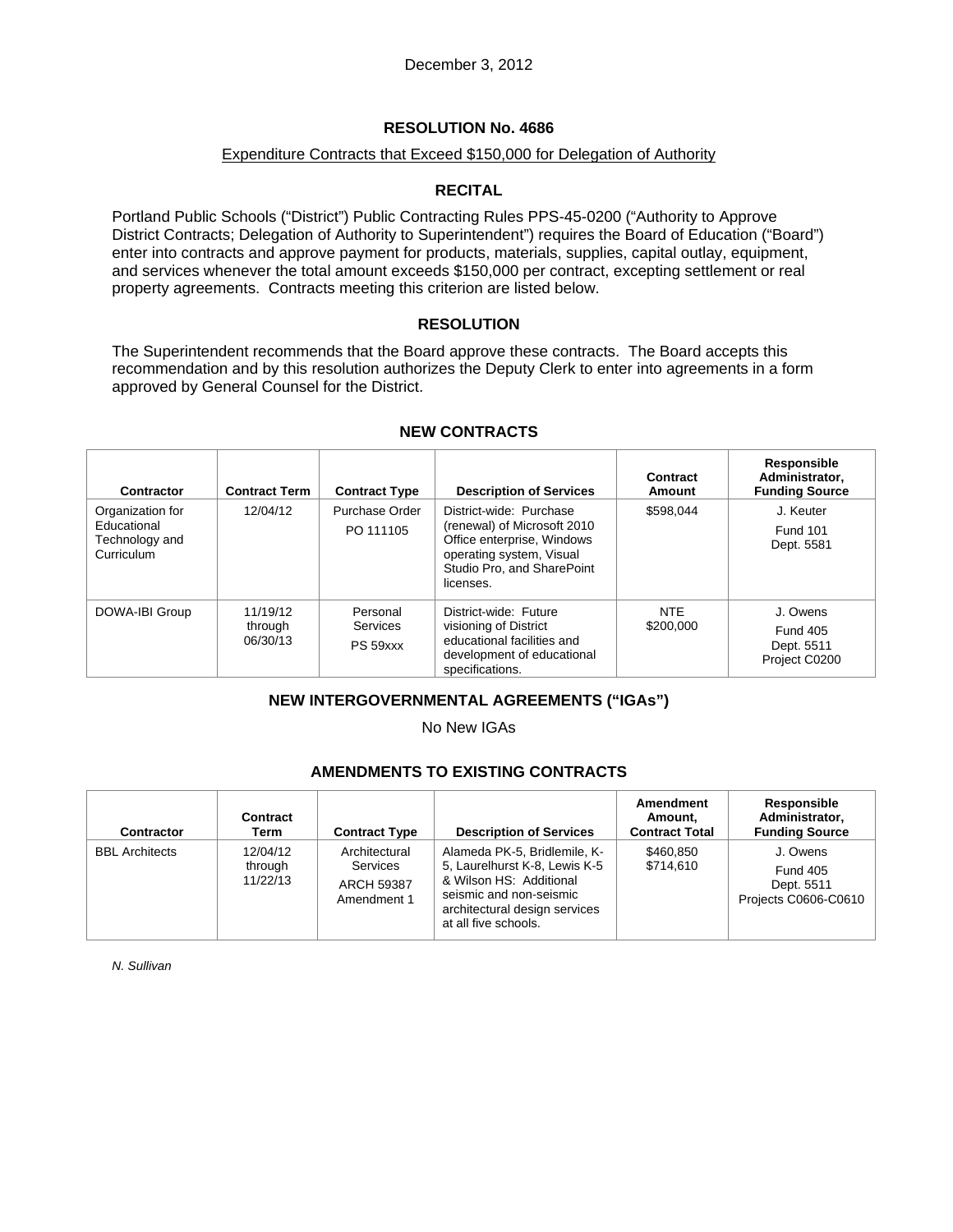## Other Matters Requiring Board Action

The Superintendent RECOMMENDED adoption of the following items:

Numbers 4687 through 4690.

During the Committee of the Whole, Director Knowles moved and Director Regan seconded the motion to adopt Resolution 4687. The motion was put to a voice vote and passed unanimously (vote: 7-yes, 0 no, with Student Representative Garcia voting yes, unofficial).

Director Belisle moved and Director Adkins seconded the motion to adopt Resolution 4689 and 4690. The motion was put to a voice vote and passed unanimously (vote: 7-yes, 0-no; with Student Representative Garcia voting yes, unofficial).

Resolution 4688 was withdrawn.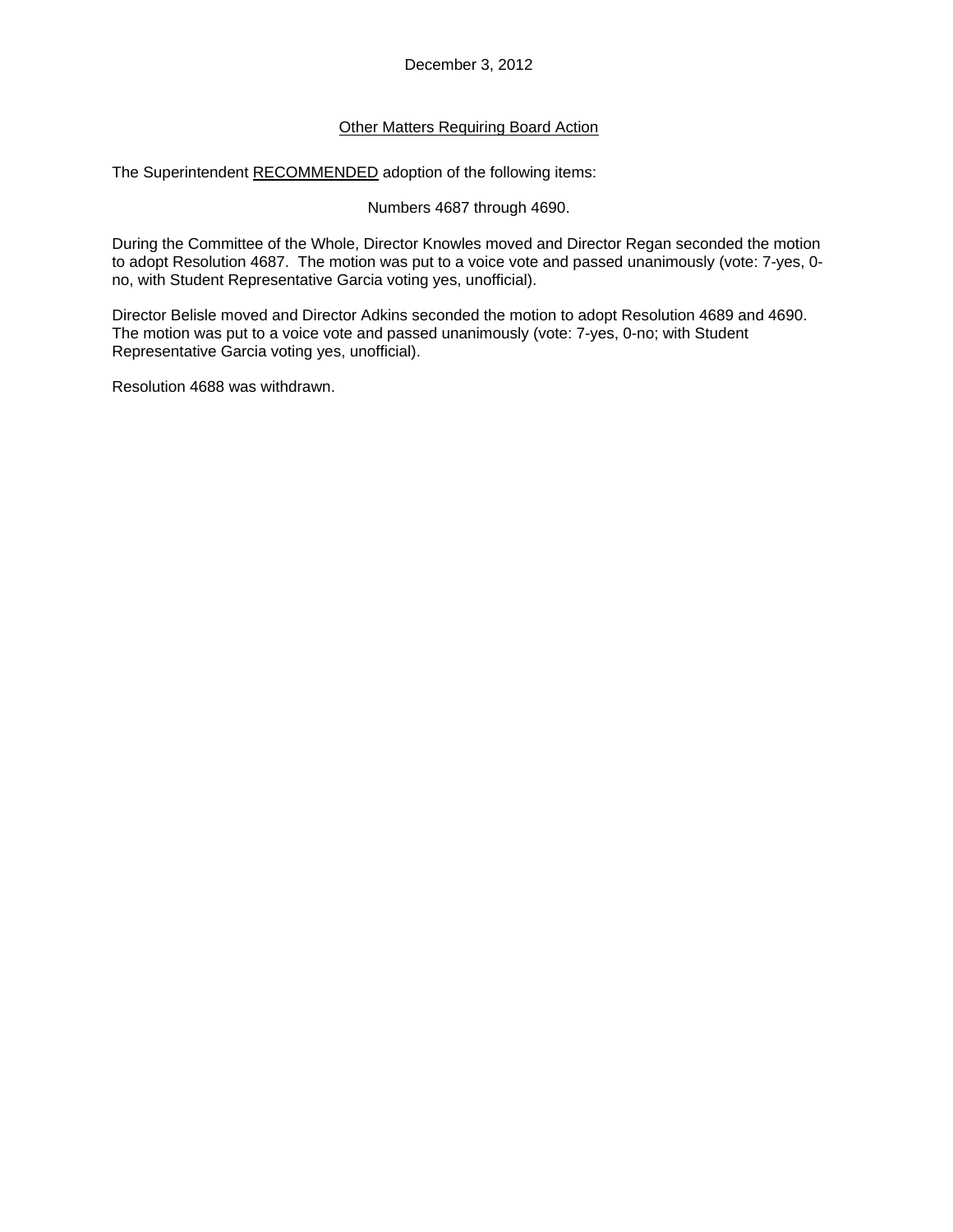#### Acceptance and Approval of the Comprehensive Annual Financial Report, Reports to Management and Report on Requirements of the Single Audit Act and OMB Circular A-133

### **RECITALS**

- A. The Board of Education is committed to accountability for how Portland Public Schools spends its tax dollars and other resources, and recognizes that transparency, accuracy, and timeliness in financial reporting are important components of financial accountability.
- B. The District Auditor, Talbot, Korvola & Warwick, LLP, has completed their independent audit of the financial reporting for the year ended June 30, 2012, and provides assurance that the District's accounting and reporting is in compliance with generally accepted accounting principles.
- C. The District has received awards in Excellence in Financial Reporting for 32 consecutive years from both the Government Finance Officers Association (GFOA) and the Association of School Business Officials (ASBO) and plans to submit the current financial reports for similar award consideration.

## **RESOLUTION**

The Board of Education accepts and approves the Comprehensive Annual Financial Report, Reports to Management, and Report on Requirements of the Single Audit Act and OMB Circular A-133 of School District No. 1J, Multnomah County, Oregon for the fiscal year ended June 30, 2012, and authorizes the reports to be distributed to required state and federal agencies and filed for future reference.

*N. Sullivan / S.Lewis*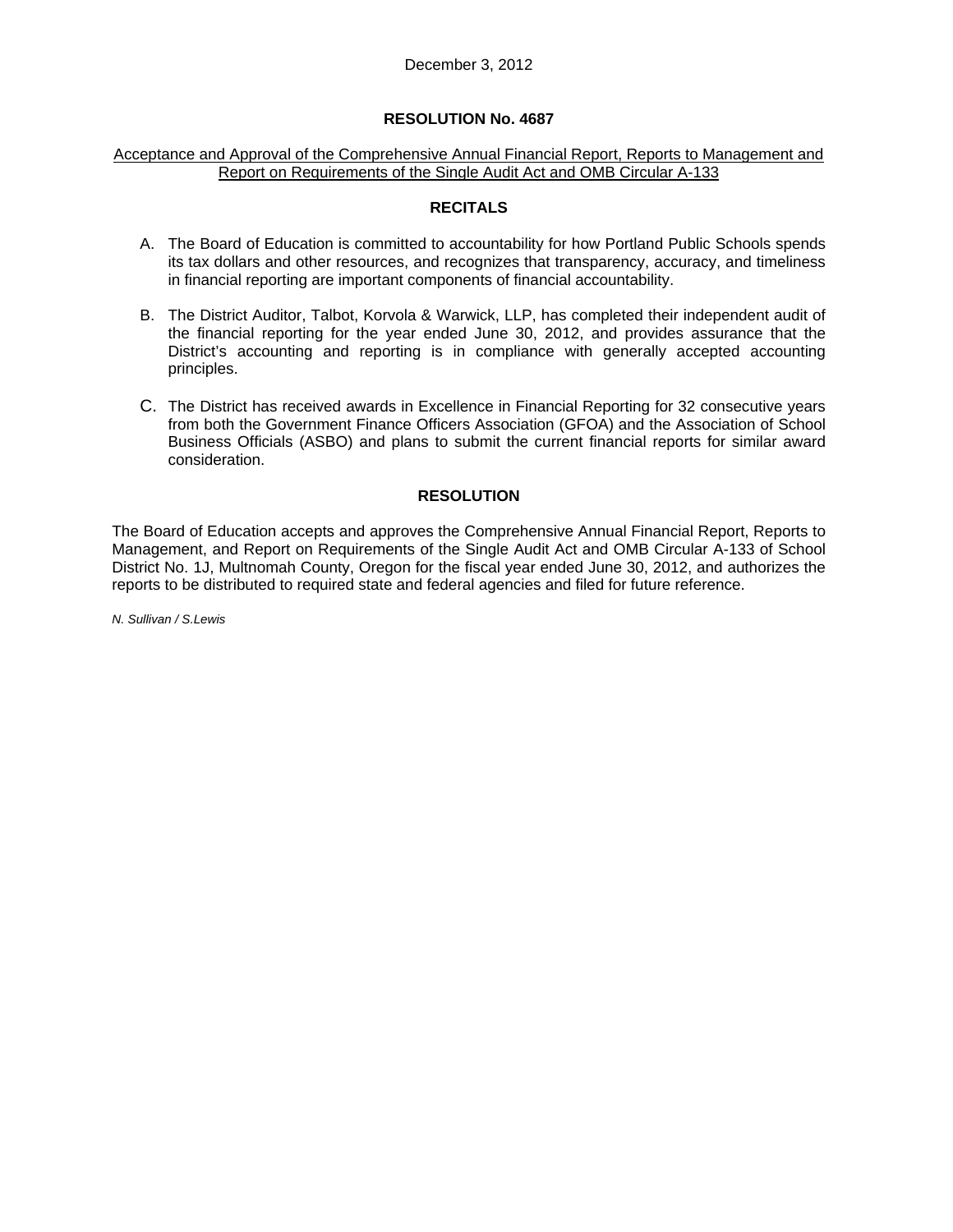December 3, 2012

### **RESOLUTION No. 4688**

### WITHDRAWN

## **RESOLUTION No. 4689**

#### Resolution to Adopt Intergovernmental Agreement with the City of Portland Regarding Funding of Transportation Safety Improvements

### **RECITALS**

- A. In May 2011, Portland Public Schools (District) and the City of Portland (City) signed a memorandum of understanding (MOU) outlining a process by which transportation improvements required by City regulations at District schools would be evaluated, prioritized and funded. The Board of Education (Board) adopted Resolution 4414, *Resolution to Adopt Memorandum of Understanding with the City of Portland Regarding Funding Transportation Safety Improvements* on February 28, 2011. The resolution authorized the Superintendent or her designee to develop a draft intergovernmental agreement and return to the Board for its approval.
- B. District and City staff collaborated to develop a draft intergovernmental agreement (IGA) implementing the direction provided by the MOU and the resolutions adopting the MOU by the Board and City Council including:
	- i. Directing funding priority for transportation improvements to be paid for by the District's voter-approved capital bond to schools receiving full modernization; middle schools that added younger grades during the District's K-8 process; and projects that would improve significant transportation deficiencies at other district schools;
	- ii. Commits a maximum of \$5 million of District capital bond funding to required transportation improvements;
	- iii. Development of a master project list of known needed transportation improvement using projects identified in the City's Safe Routes to School (SRTS) continuous service plans; and
	- iv. Use of SRTS continuous service plans to demonstrate compliance with City's land use review transportation criteria.

#### **RESOLUTION**

- 1. The Board of Education reaffirms its commitment to providing safe and secure routes to and from school for every student, parent, and staff member in the District at every school within the District. The Board also reaffirms its obligation to meet the City's Land Use Review requirements to ensure the District's school facilities can be supported by the transportation system in the vicinity of each school.
- 2. The Board affirms the need to prioritize transportation safety improvements throughout the District. The Board affirms the development of a process (also to be affirmed by the City of Portland's Planning and Sustainability Commission) to establish criteria by which to evaluate and prioritize known transportation safety improvement projects around District school sites. The Board also affirms the development of, and the District's participation in, an advisory committee to establish a Master Project List of transportation safety improvement projects. The Board understands the intent of developing the Master Project List is to prioritize transportation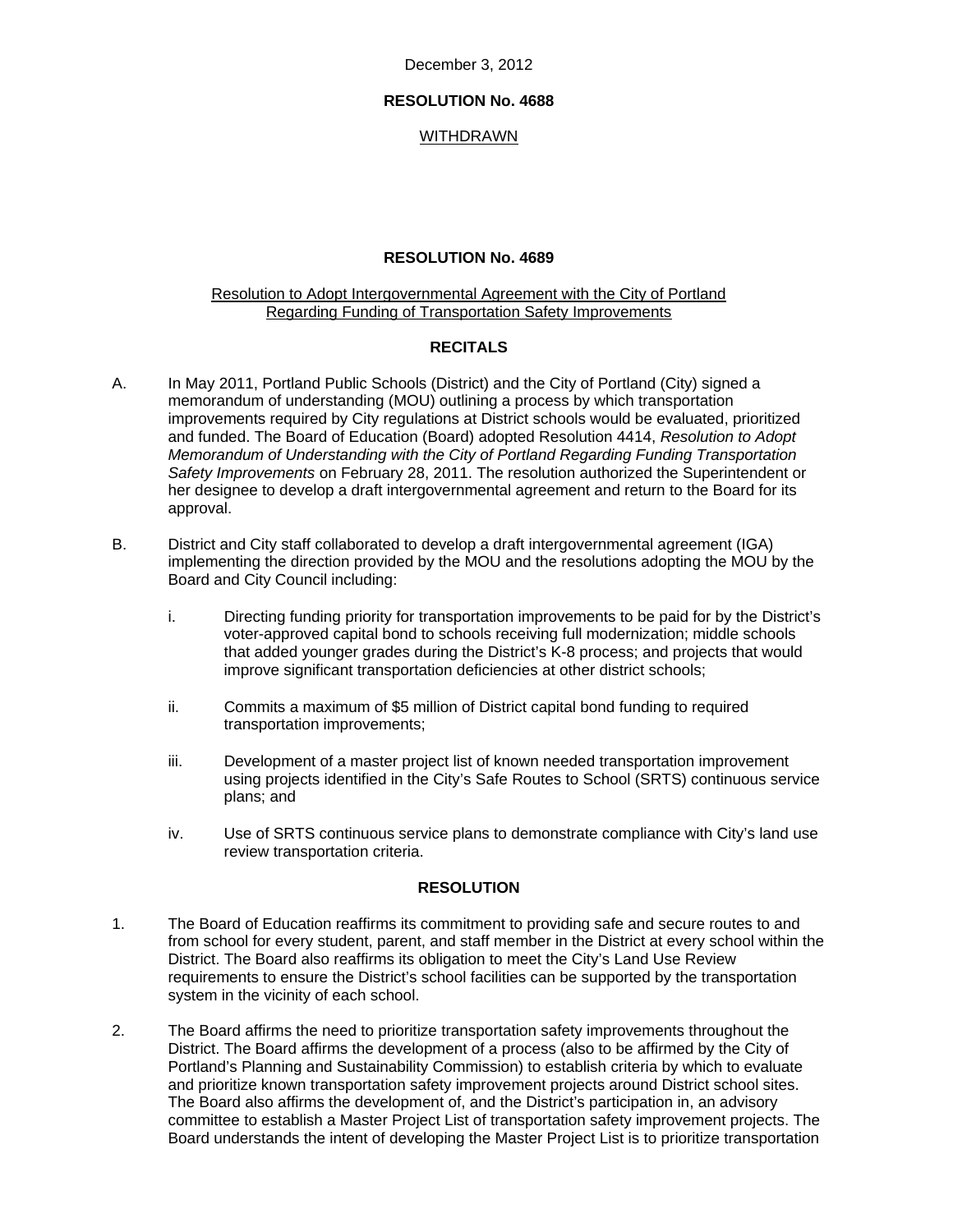safety projects for funding by the District capital funds and the City's Safe Routes to School program. The Board understands priority for funding of projects on the Master Project List will be given to school facilities to receive full modernization as proposed by the District's capital bond campaign, schools integrating grades K-5 as part of the District's K-8 conversion process and schools with the greatest unmet need for transportation safety.

- 3. The Board affirms its intent to fund up to \$5 million in transportation improvement projects identified in the Master Project List to be developed jointly between the District and City. This \$5 million is intended to represent the District's financial obligation for transportation improvements over the life of the 2012 voter-approved eight-year capital bond program and intergovernmental agreement to be signed by the District and the City.
- 4. The Board authorizes the Superintendent to enter into the attached intergovernmental agreement with the City of Portland (as may be amended with City staff for clarification).
- *C. Sylvester / P. Cathcart*